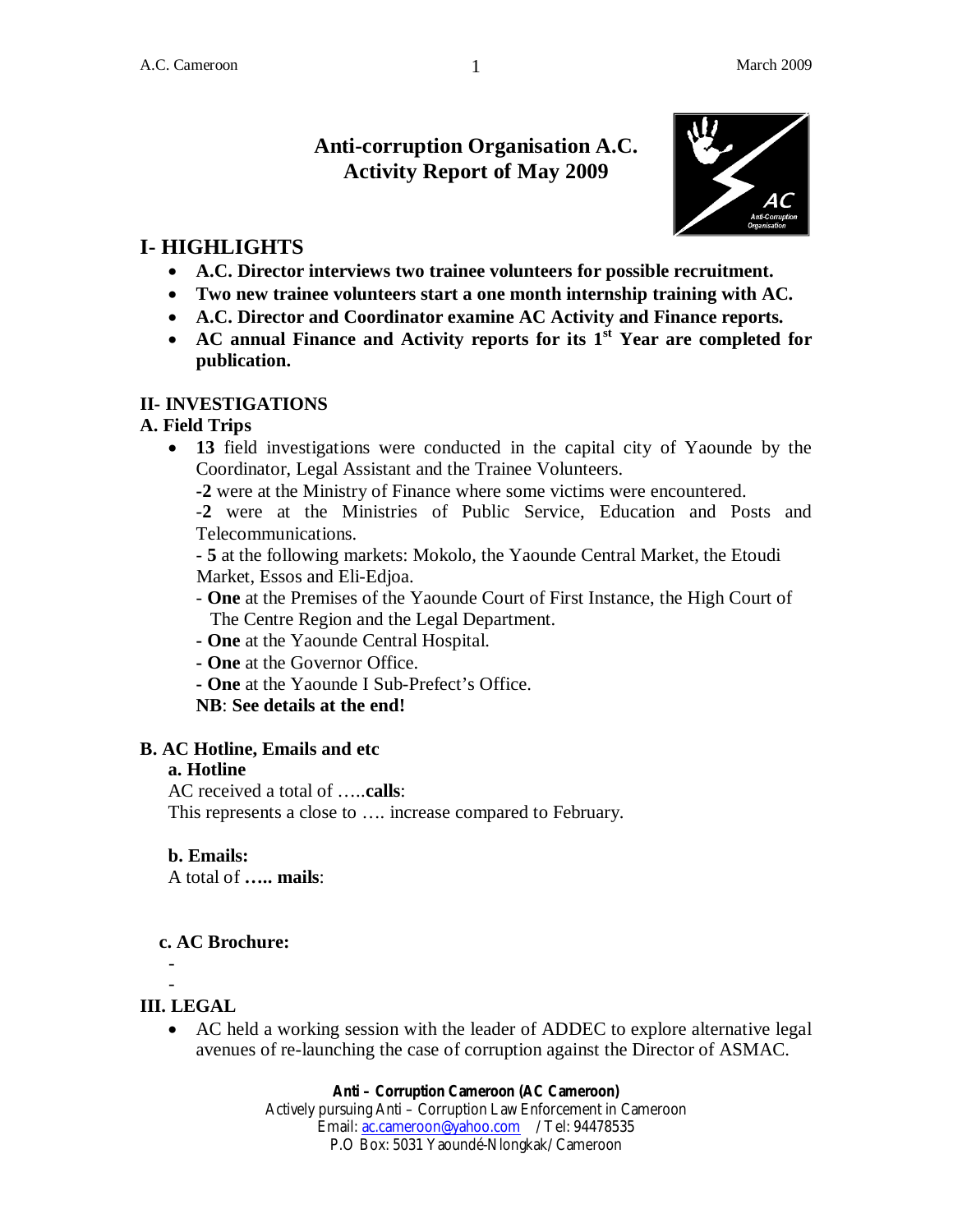• The

## **IV. MEDIA**

- AC Coordinator and Legal Assistant held a working session on how to get more victims benefit from AC's Free Legal Services through different media channels. Suggestions were made for information spotlights to be passed via private radios during popular and Prime Time broadcasts.
- A decision was equally arrived at to produced and distribute many brochures to victims at the several corruption hot-spots.
- AC got in touch with CRTV

## **V. HUMAN RESOURCES**

 A.C. Director recruited two Trainee Volunteers for a trial period of One Month. During this period of internship, the trainee/volunteers are initiated into all AC activities by the Coordinator and Legal Assistant.

## **V. RELATIONS WITH INSTITUTIONS**

 AC Director received a Dutch Visiting Volunteer from Global Conscience Initiative Kumba. (GCI Kumba is a partner NGO working with A.C. to recruit victims of corruption.)

## **VI. RELATIONS WITH NGOs**

- **One** working session with the President of ADDEC on alternative legal avenues of appealing against the **no-case** decision issued by the Investigating Magistrate of the Yaounde Court of First Instance in the ADDEC/AC corruption lawsuit against the Director of the Advance School of Mass Communication (ASMAC).
- AC also provided legal counselling to ADDEC on how to handle alleged death threats against some of its leaders.
- $\bullet$

## **VII. MANAGEMENT**

- AC Management completed the annual Activity and Financial Reports and forwarded it to the Director for presentation to Donors and for publication by the web site manager.
- AC management equally held several working session with the newly recruited trainee-volunteers. Volunteer stopped work abruptly complaining of poor health. The Director and Coordinator tried endlessly to persuade her to change her mind.

## **VIII. AC FINANCES**

## **The expenditure of A.C. Organization by budgetary heading in May 09**

| Amount<br><b>FCFA</b> | <b>Item</b> | <b>Details</b> | <b>USD</b> amount |
|-----------------------|-------------|----------------|-------------------|
|                       |             |                |                   |

#### **Anti – Corruption Cameroon (AC Cameroon)**

Actively pursuing Anti – Corruption Law Enforcement in Cameroon Email: ac.cameroon@yahoo.com / Tel: 94478535 P.O Box: 5031 Yaoundé-Nlongkak/ Cameroon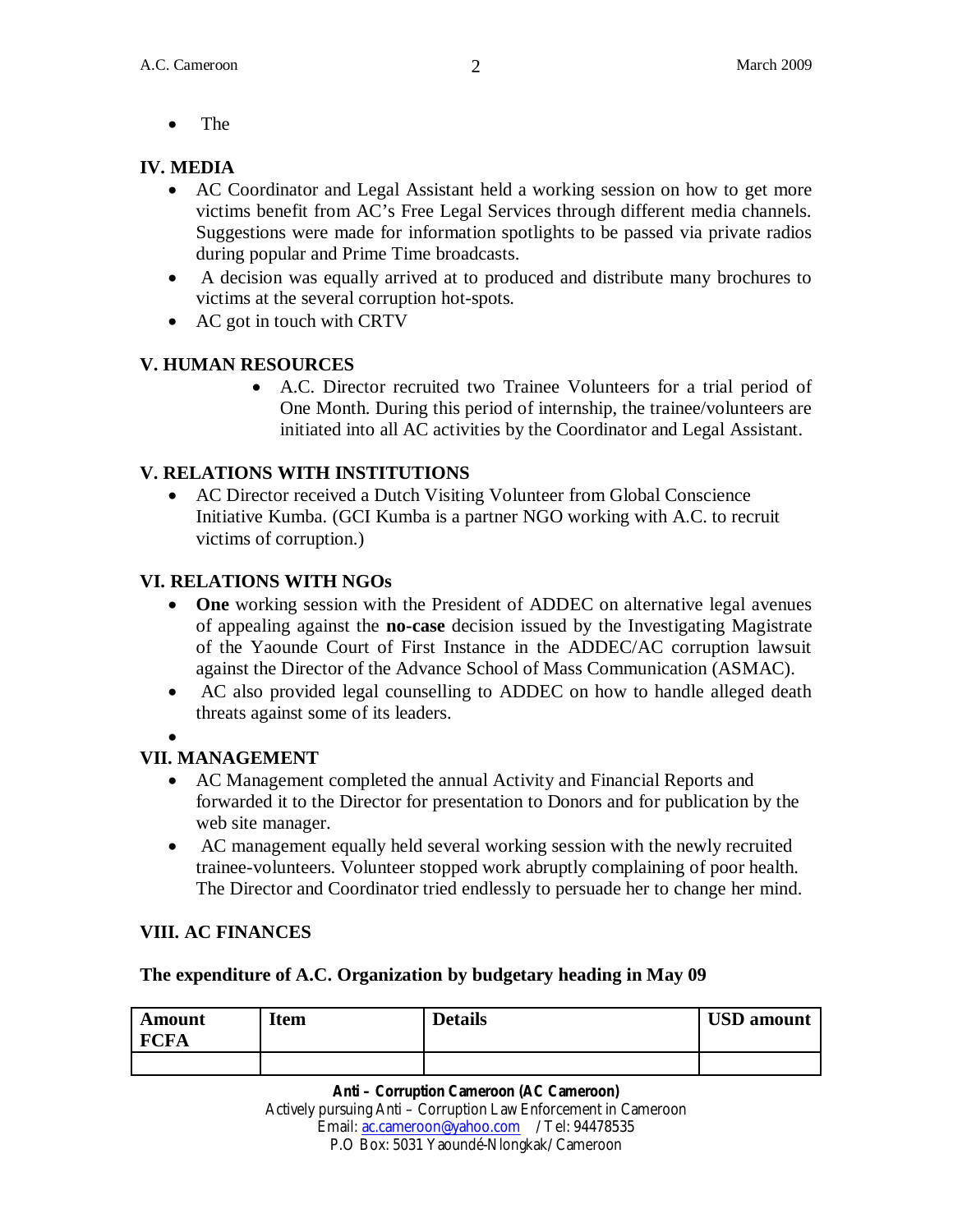#### **Total expenditure by giver for the month of January**

| <b>Amount FCFA</b> | Donor | USD amount |
|--------------------|-------|------------|
|                    |       |            |
|                    |       |            |

#### \*\***II. INVESTIGATIONS (Details)**

#### **Kumba:**

- The trip to Kumba was a continuation of a mission started in February. Corruption was noticed at the Meme Divisional Delegation of Transport where the Delegate was involved in what Article 142 of the Penal Code calls "Undue Demand".
- The Mayor of the Kumba I Urban Council was equally an accomplice in the offence of undue demand.
- $\bullet$  In both cases, the two authorities illegally extorted money from vehic the name of issuing them Certificates of Road Worthiness that the authorised to by law.



 NB: For details consult "Report of First Trip to Kumba", and "Report of Second Trip to Kumba" in the AC Investigations Kit.

#### **Ministry of Transport:**

- Our mission to the Ministry of Transport was to obtain the Ministerial Decision instituting Vehicle Testing Centres in Cameroon and the Decree Privatising the Sector.
- There the Sub-Director in charge of Land Transport informed AC "No official of his Ministry has the power to conduct Vehicle Testing Services or to issue any certificate related to that." He said that private companies conduct all vehicle testing.

#### **The Gaenecological and Obstetric Hospital:**

AC visited the hospital and noticed that Doctors requested an additional sum of 6.000 Frs. Before signing a Medical Certificate after the legally authorised 1.800 Frs. has been paid.

#### **The 8th Police Station Tsinga**

AC noticed that the Police extort money from citizens before following up cases. Such money is requested indirectly in the name of "petrol money".

> **Anti – Corruption Cameroon (AC Cameroon)** Actively pursuing Anti – Corruption Law Enforcement in Cameroon Email: ac.cameroon@yahoo.com / Tel: 94478535 P.O Box: 5031 Yaoundé-Nlongkak/ Cameroon